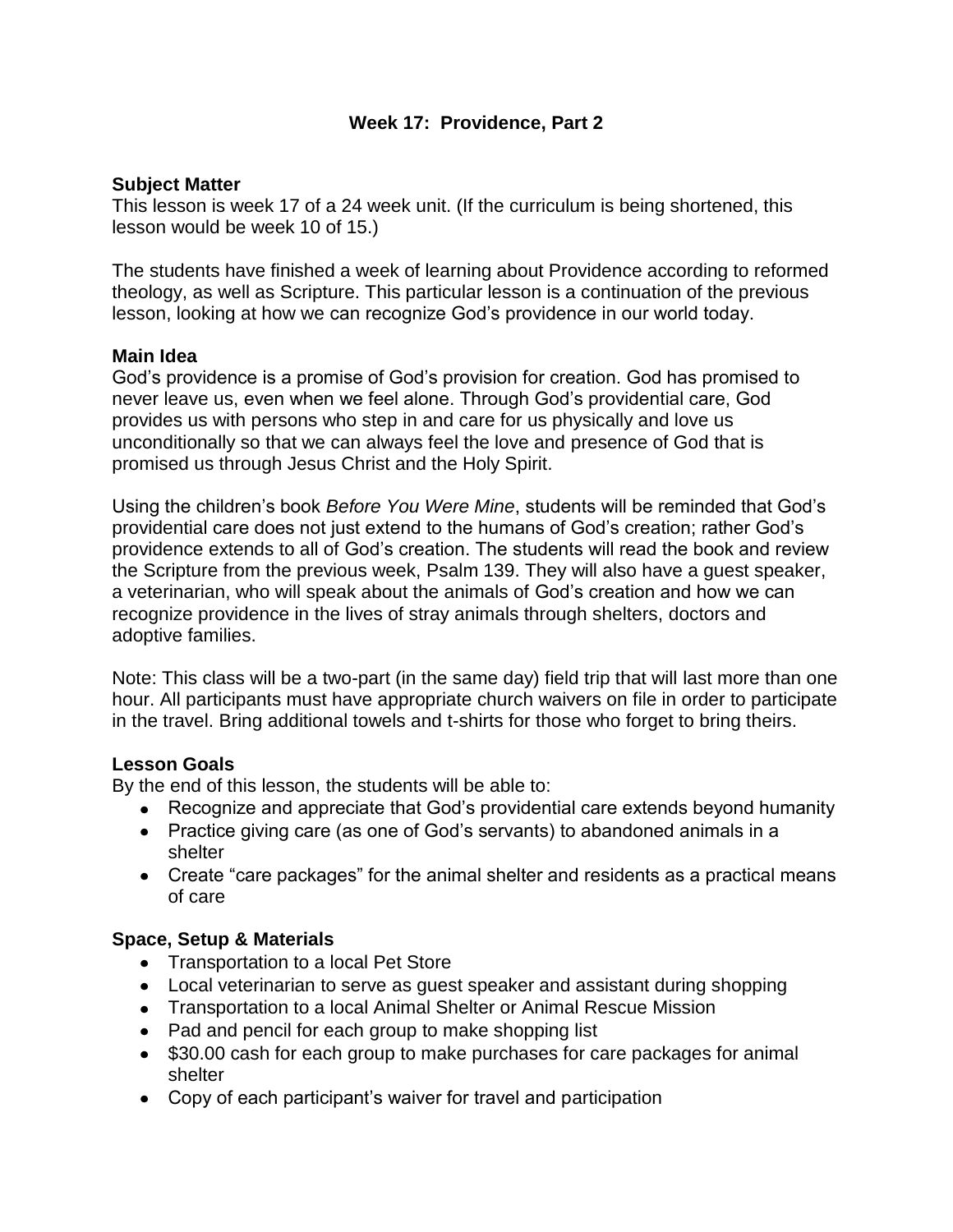### **Learning Style & Multiple Intelligences**

- Creative Encounter, Group "Investigation"
- Kinesthetic, Interpersonal (Inter-special)

## **Preparation**

Send an email to all class participants in the middle of the week to remind them to: (1) bring their signed waiver form in order to travel with the class, and (2) wear clothes they don't mind getting messy, or bring a pair to change into following worship. Remind parents that this is a field trip week and that the youth will travel both during Sunday School and after worship. Prepare a list of phone numbers and meeting places to give to the parents on Sunday morning before class.

## **Part One**

## **Opening – Meeting at Pet Store (5 minutes)**

- Welcome
- Announcements & Topic Introduction
- Morning Prayer

## **Explaining the Day (7 minutes)**

Remind the students that today is a two-part mission-style lesson. As you are meeting at a pet store for the start of class, let them know that they will be here during the Sunday School hour, then return to church for worship and commissioning, and then will leave for the afternoon second-part mission experience of the lesson.

Open the lesson by reading *Before You Were Mine* to the class while standing at the front of the Pet Store. Take a minute to remind the class that the week before you discussed God's providence and how it extends well beyond humanity. Ask them to share where they saw God's providence in the story.

## **Guest Speaker (10 minutes)**

- Introduce the speaker for the day, a local veterinarian, and ask him/her to speak for a few minutes about their line of work as well as about the animals of God's creation and how we can recognize providence in the lives of stray animals through shelters, doctors and foster or adoptive families.
- Allow the students time to ask questions.

# **Shopping Lists & Care Packets (25 minutes)**

- Instruct the students to get into groups of two or three (dependant on funds available and the size of the class) and create a shopping list of what they want to put into a care packet for animals at the animal shelter. Ask them to think of items that they might need for comfort, protection, health, and everyday care.
- Remind them that the veterinarian will serve as an assistant in the shopping, should they need any.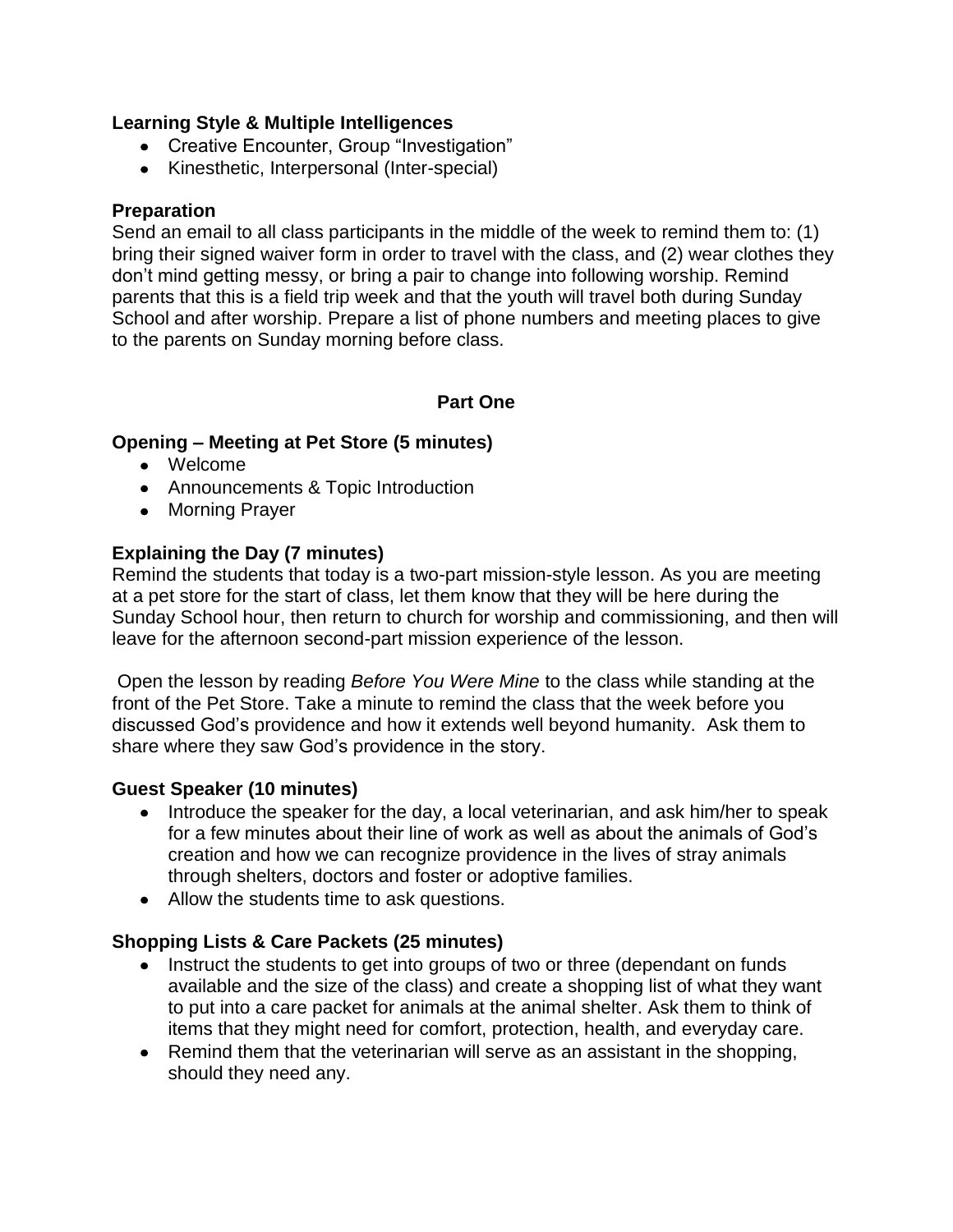- Give each group \$30.00 for shopping, and tell them what time to meet you back at the front of the store – having already checked out.
- Turn them loose to shop for the pets they will spend time caring for in the afternoon.

### **Travel Home (10 minutes)**

- As the youth travel back to church, have them share one or two items of importance that they purchased and explain why they consider it so important for the animals.
- Start them in a prayer, allowing them each a chance to add in their prayers for the animals that God has placed in the care of the shelters, and whom they will have the opportunity to spend time caring for later in the day.

### **In Worship**

During the worship service, have the students come forward for a brief explanation of the afternoon mission plans and commissioning service. Have one of the teachers share the topic of study for the day, and talk about the activities already completed and what is yet to come. Have the congregation commission and pray for the students for their work already completed and work yet to come.

If possible, use the book *Before You Were Mine* in a Children's Sermon led by some of the students in the class. Also, consider taking up a special offering (if Session approves) as a donation to the local animal shelter, and have the students serve as the ushers for the day.

## **Part Two**

## **Travel to the Animal Shelter (20 minutes)**

Stop as a group for a quick lunch bite following worship on the way to the shelter. Use the time at lunch and in travel to talk about the worship service and the experience from the morning.

## **Service at the Shelter (2 hours)**

- Upon arriving at the shelter, introduce the group to the shelter directors and have them give instructions to the students.
- While at the shelter, the students will participate in many of the daily care needs of the animals, including but not limited to, feeding, play, bathing, and cleaning cages.
- Have the students present their care packages to the shelter directors who will give instructions on how to distribute, and/or use the items.
- Have one or more of the teachers taking pictures, but also participating alongside the students in the activities.